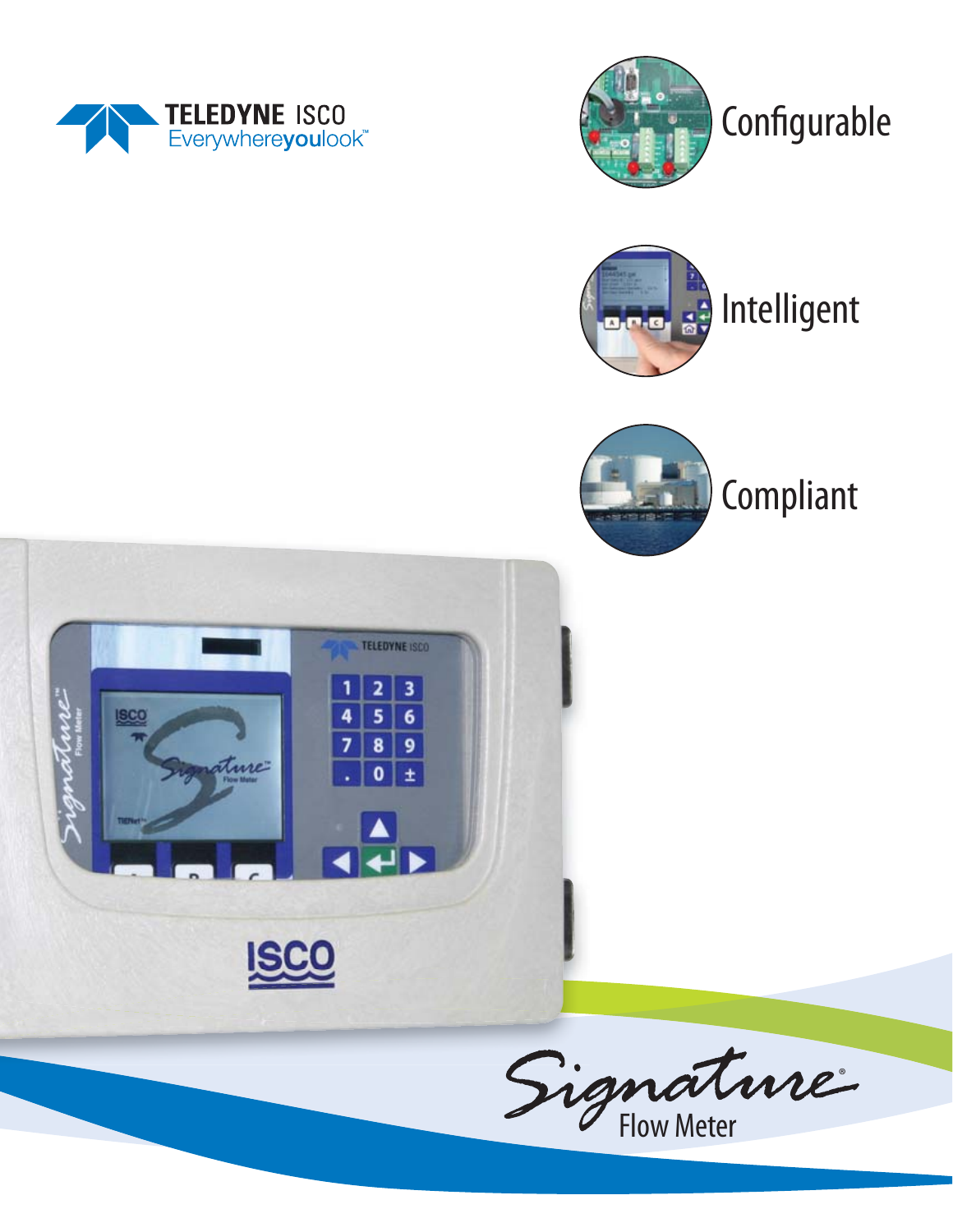# **Keep Smart Monitoring Simple**

310

dero

The Signature from Teledyne Isco is not just another open channel flow meter - it is a highly flexible monitoring platform, adapting right along with your current need and any future changes in your monitoring requirements. Simply add or swap flow and water quality measurement technologies as needed.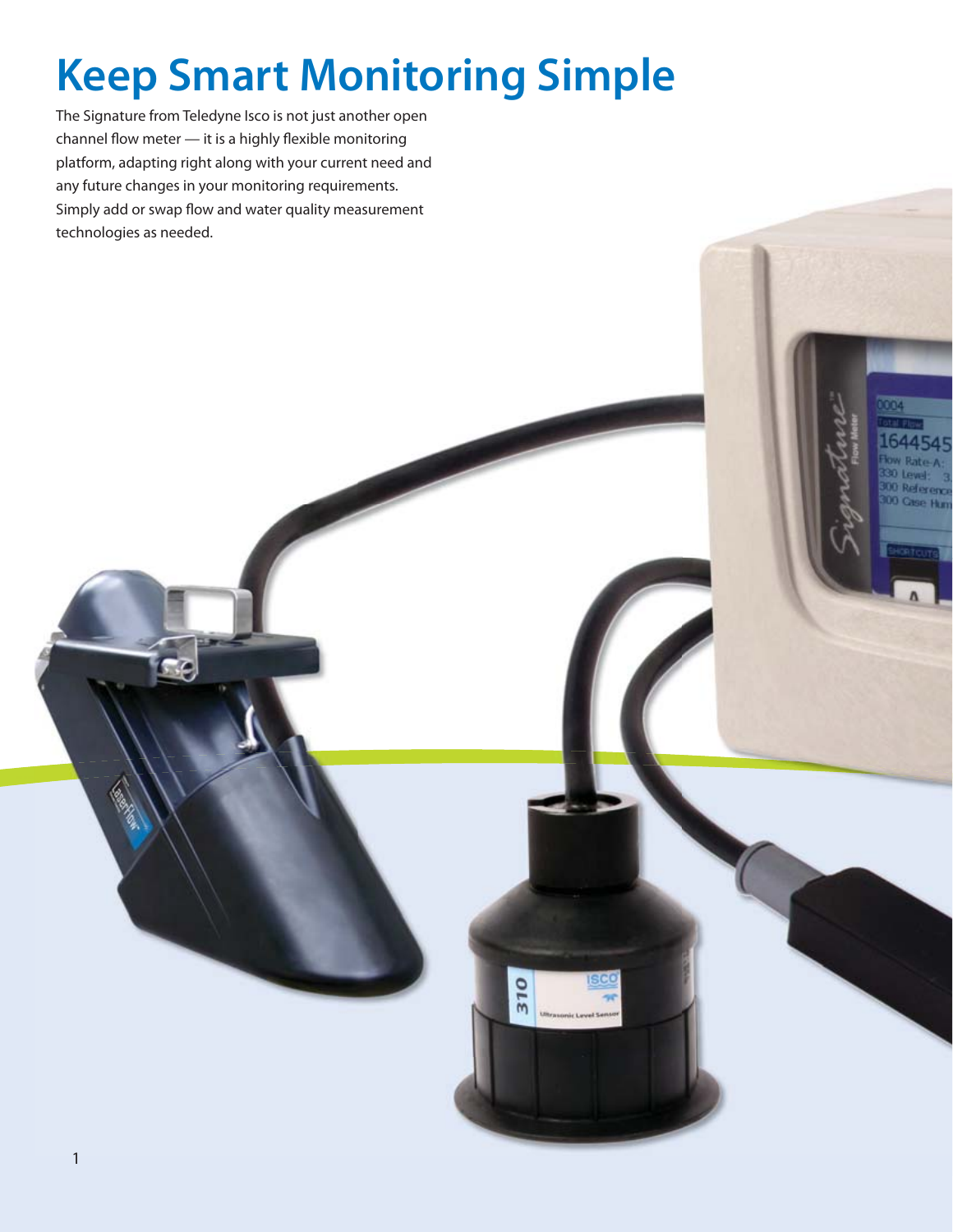## **Applications Industrial Pretreatment Compliance Permit Enforcement Wastewater Treatment Plant Discharge Monitoring Outfall Monitoring Shallow Flow Measurement in Small and Large Channels** 2 з 5 6 8 9 0

<u>ga</u>

 $167$  in midt.

### **Benefits of the Signature Flow Meter**

- Simple, yet comprehensive discharge monitoring solution
- Cost effective and easy installation with simple programming and interchangeable sensors
- Low cost of system integration with multiple input, output and communications options
- Easily expandable for future changing needs
- Provides a common data recording, reporting and communication platform for multiple parameters
- Easy data retrieval options
- Built in preventive maintenance alerts and detail diagnostics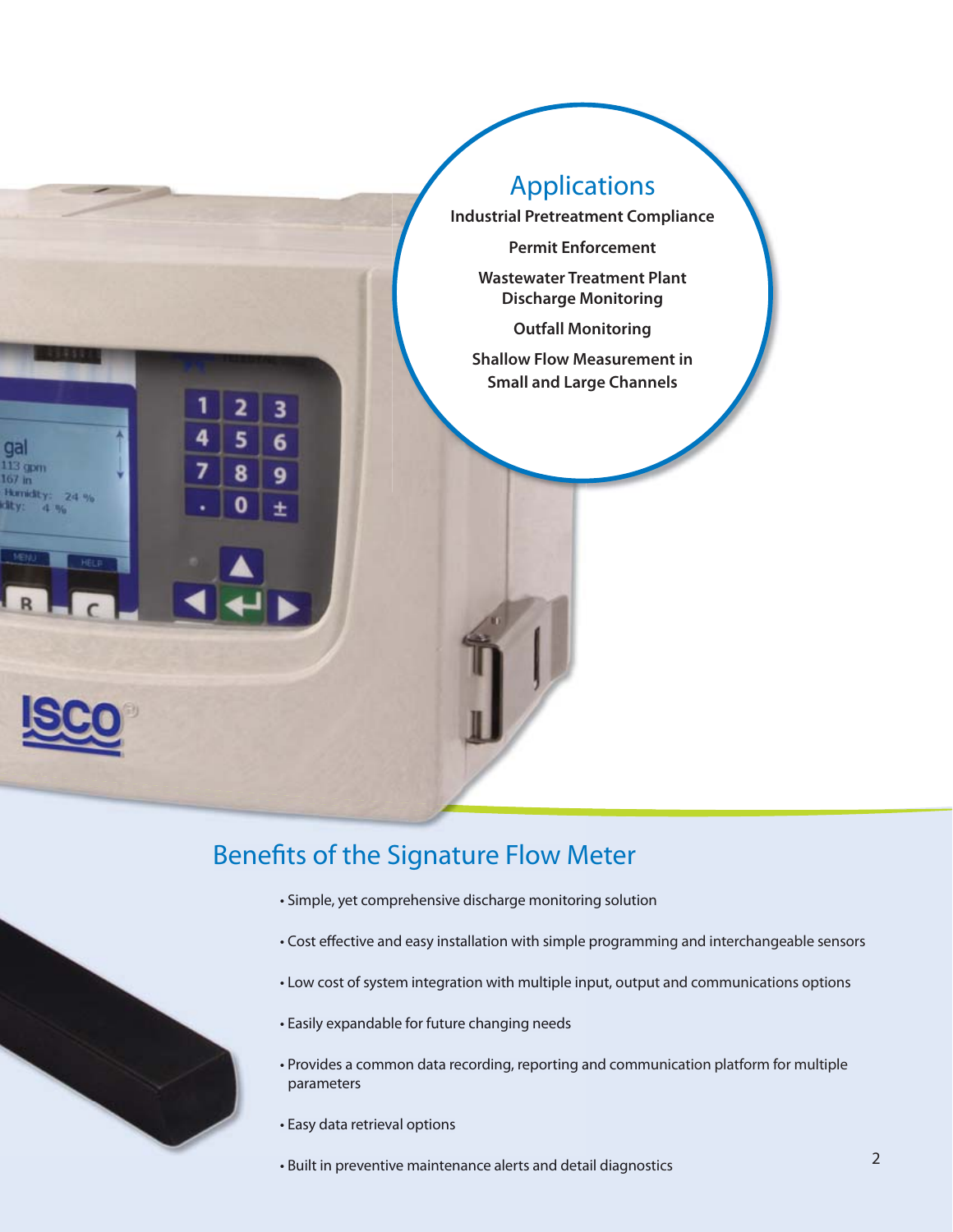TELEDYNE  $\ddot{\phantom{0}}$  $\sim$ 1  $\epsilon$ 5 9 8 ± 0004 Total Flow: 1644545 gal MWE<br>Flow Meser Flow Rate-A: 113 gpm Tiow Rate A: 3.167 in<br>330 Level: 3.167 in<br>300 Reference Humidity: 4 %<br>300 Case Humidity:  $24\frac{0}{0}$ HELP MENU SHORTCUT  $\overline{B}$  $\boldsymbol{A}$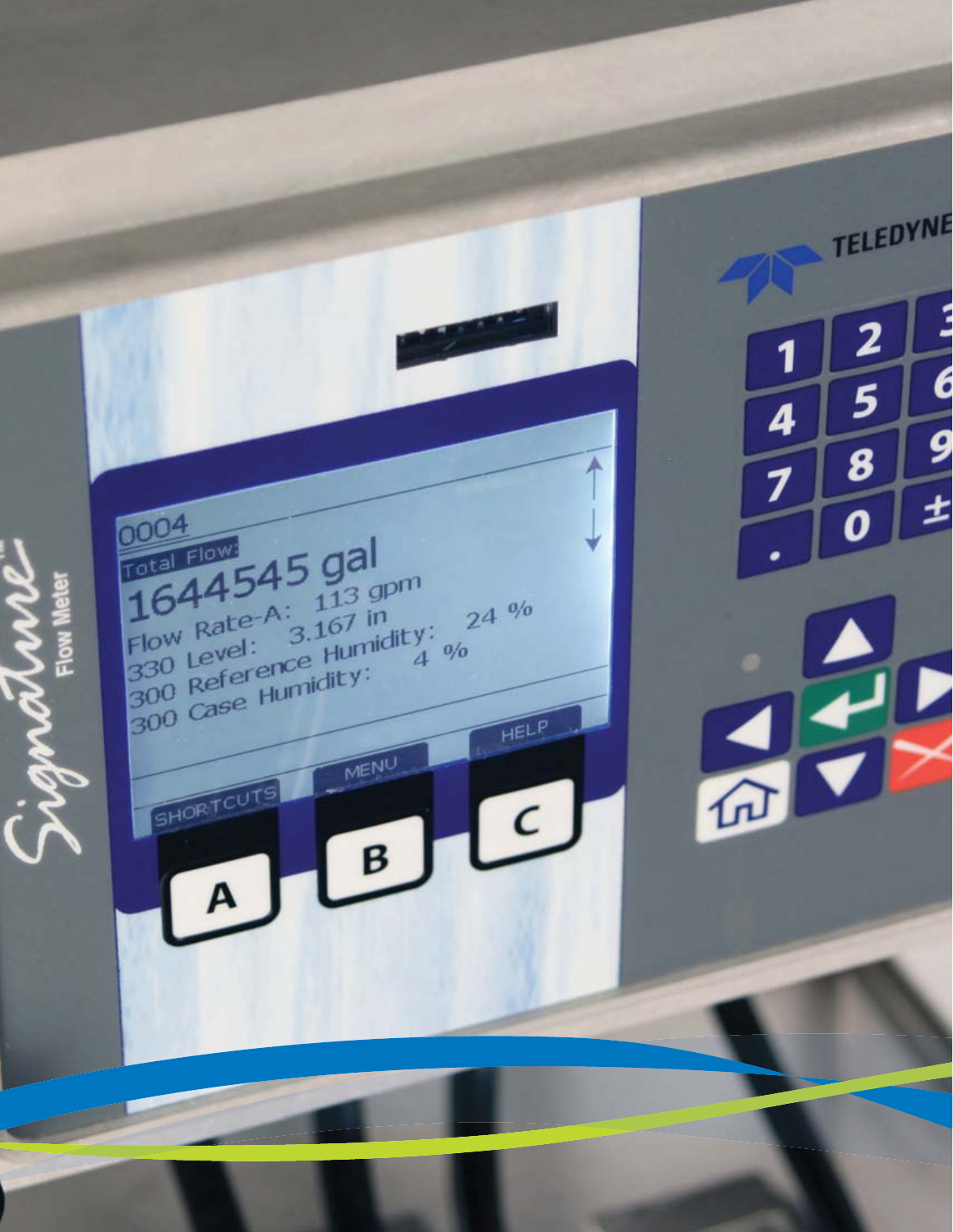### Configurable

The Teledyne Isco Environmental Network -TIENet<sup>®</sup> - is key to the Signature flow meter's flexibility. The Signature supports multiple TIENet devices to monitor one or more channels with multiple, redundant, or alternate technologies, without hardware or firmware changes. This network's intelligent design minimizes cabling and conduit costs through the use of TIENet expansion boxes, common connectors, and efficient cable configurations.

In addition to TIENet devices, the Signature also accepts SDI-12 and Modbus ASCII/RTU inputs.

#### **Simplified Plant Integration**

Acting as a system hub, the Signature records and transmits data, generates reports, and takes intelligent action in response to multiple simultaneous inputs, communicating with SCADA systems using RS-485 Modbus ASCII or RTU, or optional 4-20 mA Analog. With a diverse array of possible inputs and an industry-standard output, the Signature is a one-stop access point for process monitoring and control.

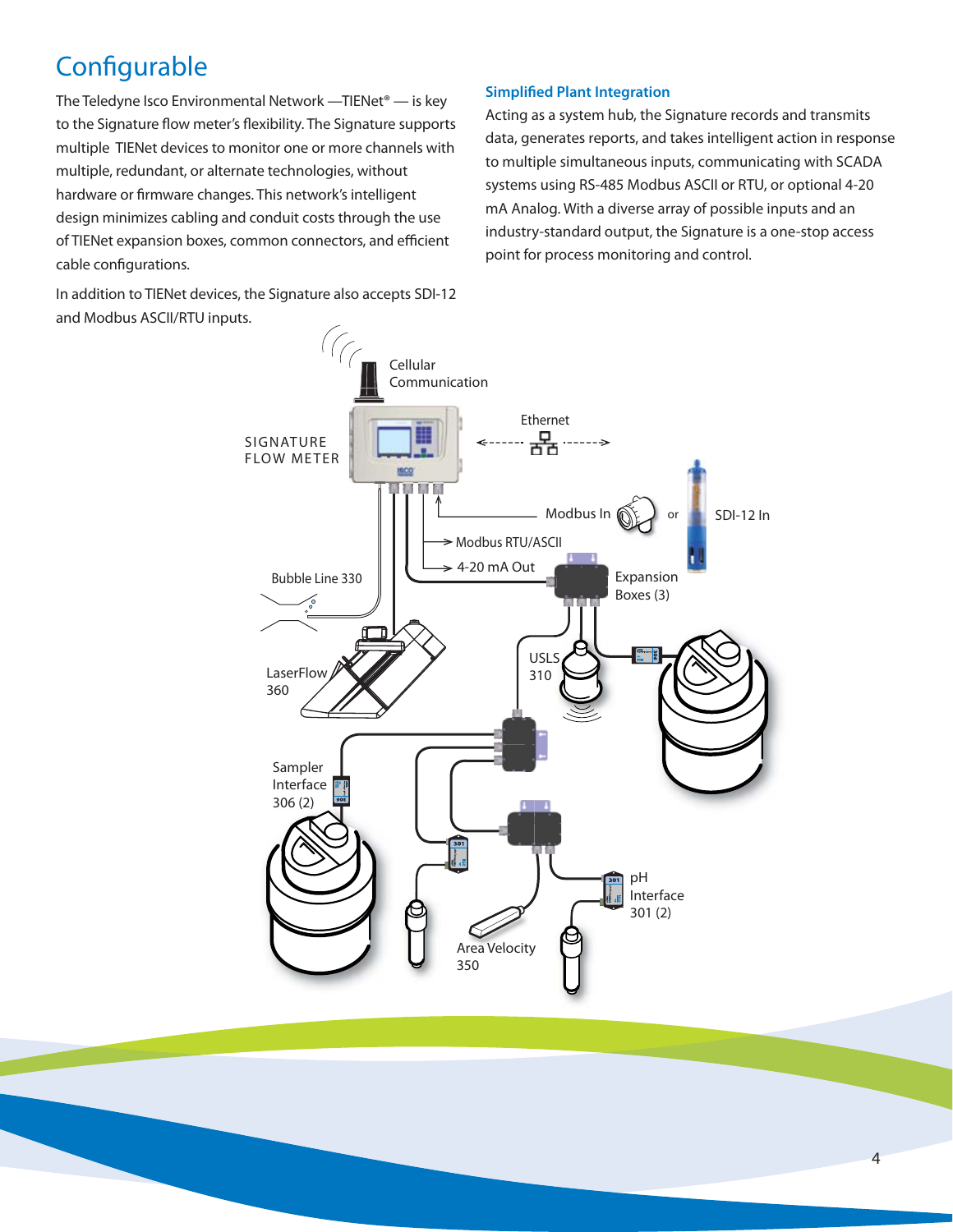

### **Flow Technologies**

Designed with a variety of flow measurement options, the Signature has the flexibility to meet challenging site requirements head-on. Choose from four established flow measurement technologies.

The Signature flow meter can employ any combination of these technologies simultaneously, even at great distances.



### Non-contact LaserFlow™ **Velocity Sensor**

The LaserFlow sensor remotely measures flow in open channels with non-contact Laser Doppler Velocity technology and non-contact ultrasonic level technology. The sensor uses advanced technology to

measure velocity with a laser beam at single or multiple points below the surface of the water. A non-contacting ultrasonic transmitter measures the liquid head height to determine the wetted area. Multiplying the wetted area by the average velocity yields the flow rate. Flow during surcharge conditions can be measured with an optional, integrally-mounted continuous-wave Doppler area velocity sensor.



#### **Continuous-wave Doppler**

Teledyne Isco's TIENet™ 350 Area **Velocity Sensor continuously** transmits an ultrasonic signal into the flow stream. The signals are reflected off bubbles and particles, and then return to the sensor with a frequency shift (Doppler effect) which is

proportional to velocity. A differential pressure transducer in the sensor measures liquid depth in order to determine the wetted area. Flow rate is then calculated by multiplying the wetted area of the flow stream by its average velocity.



### **Non-contact Ultrasonic**

With the Teledyne Isco TIENet™ 310 Ultrasonic Level Sensor mounted above the flow stream, transmitted sound pulses are reflected off the liquid surface. The elapsed time between transmitted and returned signals

determines liquid level. Flow rate is then calculated using one of the meter's built-in flow conversions, or a user-defined levelto-flow relationship.



#### **Bubbler Module**

Teledyne Isco's TIENet™ 330 Bubbler Module technology is ideal in flow streams affected by harsh weather, debris, or corrosive chemicals. Since the depth of flow is determined by measuring the pressure needed to force bubbles out of the line, you are

able to calculate flow rate using one of the meter's built-in flow conversions, or a user-defined level-to-flow relationship.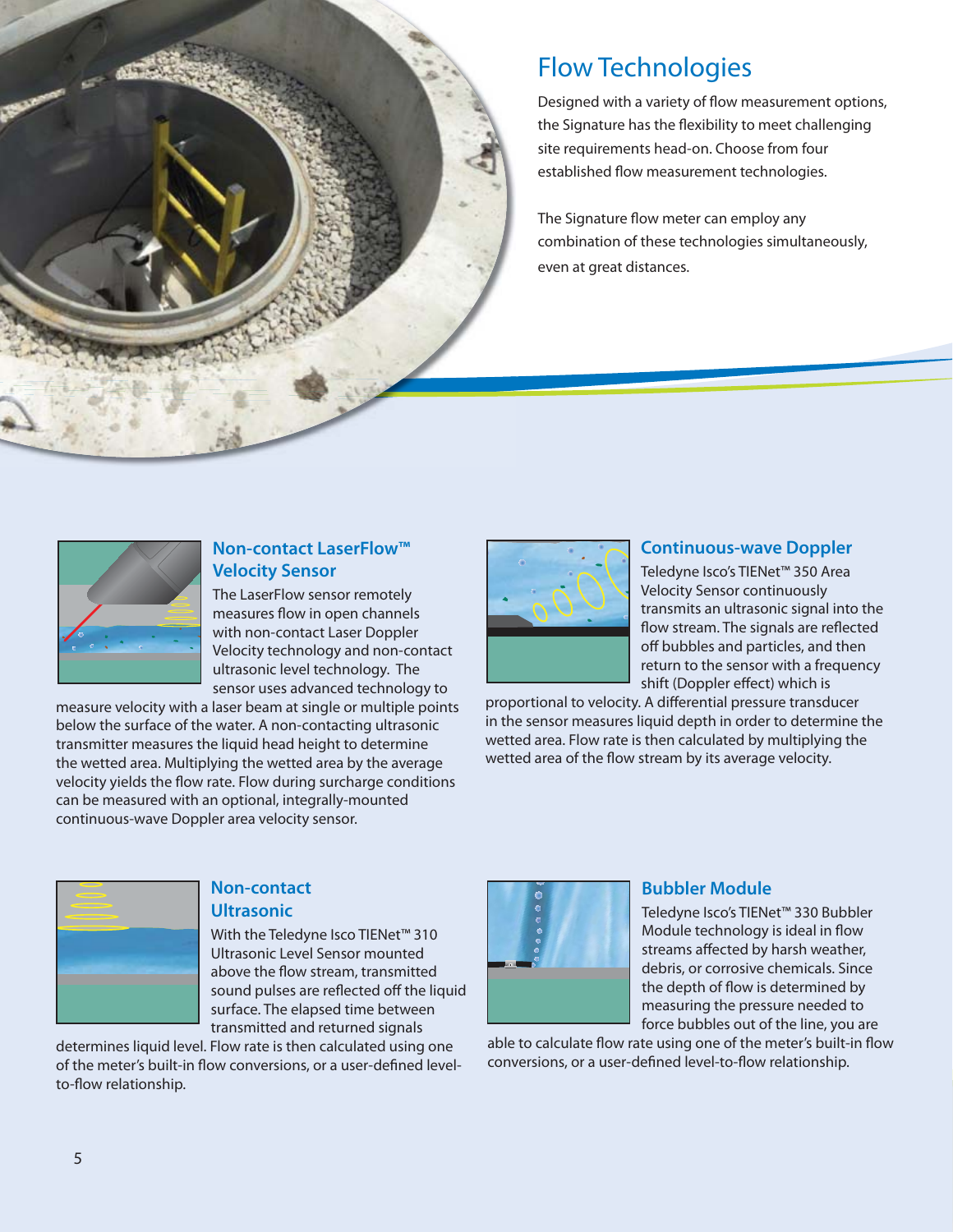### **Signature Flow Measurement Technology Guide**

| <b>Suitability for Different Applications</b>                | <b>310 Ultrasonic Sensor</b> | 330 Bubbler            | <b>350 Area Velocity</b> | <b>LaserFlow</b>             |
|--------------------------------------------------------------|------------------------------|------------------------|--------------------------|------------------------------|
|                                                              | Å                            |                        |                          |                              |
| Weirs and flumes                                             | Excellent <sup>1</sup>       | Excellent              | <b>Excellent</b>         | Good <sup>5</sup>            |
| Channels less than 6 in. (150 mm)                            | Good $2$                     | Excellent              | Good                     | Good $2$                     |
| Small round pipes, 6 to 8 in. (150 to 200mm)                 | Good <sup>2</sup>            | Excellent              | Good                     | Excellent                    |
| Medium round pipes, 10 to 15 in. (250 to 375 mm)             | Good <sup>2</sup>            | Excellent              | <b>Excellent</b>         | Excellent                    |
| Large round pipes, 15 to 96 in. (375 to 2500 mm)             | Excellent <sup>2</sup>       | Excellent              | Excellent                | Excellent                    |
| Irrigation channels and small streams                        | Excellent <sup>2</sup>       | Excellent              | Good                     | Excellent                    |
| Rivers and large streams                                     | Excellent <sup>2</sup>       | Excellent              | Good                     | Excellent                    |
| <b>Chemical Compatibility of Sensor</b>                      |                              |                        |                          |                              |
| Organic Solvents                                             | Compatible                   | Compatible             | Not recommended          | Compatible                   |
| Organic Acids                                                | Compatible                   | Compatible             | Not recommended          | Compatible                   |
| Alcohols                                                     | Compatible                   | Compatible             | Not recommended          | Compatible                   |
| <b>Esters</b>                                                | Compatible                   | Compatible             | Not recommended          | Compatible                   |
| Inorganic acids                                              | Compatible                   | Compatible             | Compatible               | Compatible                   |
| Inorganic bases                                              | Compatible                   | Compatible             | Compatible               | Compatible                   |
| Inorganic salts                                              | Compatible                   | Compatible             | Compatible               | Compatible                   |
| <b>Performance Under Adverse Conditions</b>                  |                              |                        |                          |                              |
| Strong wind                                                  | Not recommended              | Excellent              | Excellent                | Not recommended              |
| Air temperature fluctuations                                 | Good $3$                     | Very good <sup>3</sup> | Excellent                | Good <sup>3</sup>            |
| Steam above liquid                                           | Not recommended <sup>4</sup> | Excellent              | <b>Excellent</b>         | Not recommended <sup>4</sup> |
| Foam on liquid                                               | Not recommended <sup>4</sup> | Excellent              | Excellent                | Not recommended <sup>4</sup> |
| Flow stream turbulence                                       | Not recommended <sup>4</sup> | Excellent              | Excellent                | Not recommended <sup>4</sup> |
| Floating debris                                              | Not recommended <sup>4</sup> | Excellent              | <b>Excellent</b>         | Not recommended <sup>4</sup> |
| Floating oil or grease                                       | Not recommended <sup>4</sup> | Excellent              | Excellent                | Not recommended <sup>4</sup> |
| Suspended solids                                             | Excellent                    | Good                   | Very good                | Excellent                    |
| Suspended grease                                             | <b>Excellent</b>             | Good                   | Very good                | Excellent                    |
| Silting                                                      | <b>Excellent</b>             | Good                   | Very good                | Excellent                    |
| Liquid temperature fluctuations                              | Very good                    | Excellent              | Good <sup>4</sup>        | Very good                    |
| Submerged flow                                               | Not recommended              | Not recommended        | Excellent                | Excellent                    |
| Full pipe flow                                               | Not recommended              | Not recommended        | <b>Excellent</b>         | Excellent                    |
| Surcharged flow                                              | Not recommended              | Not recommended        | <b>Excellent</b>         | Excellent                    |
| Reverse flow                                                 | Not recommended              | Not recommended        | <b>Excellent</b>         | Excellent                    |
| <b>Maintenance Requirements Caused by Adverse Conditions</b> |                              |                        |                          |                              |
| Silting                                                      | None                         | Occasional             | Occasional               | None                         |
| Suspended solids                                             | None                         | Occasional             | Occasional               | None                         |
| High grease concentration                                    | None                         | Occasional             | Occasional               | None                         |

1. Use with caution on small flumes

2. There must be adequate space above for mounting sensor

3. Large air temperature fluctuations will affect accuracy

4. Conditions that limit access to the water level may adversely affect measurement

5. Non free flow conditions may require programming adjustments

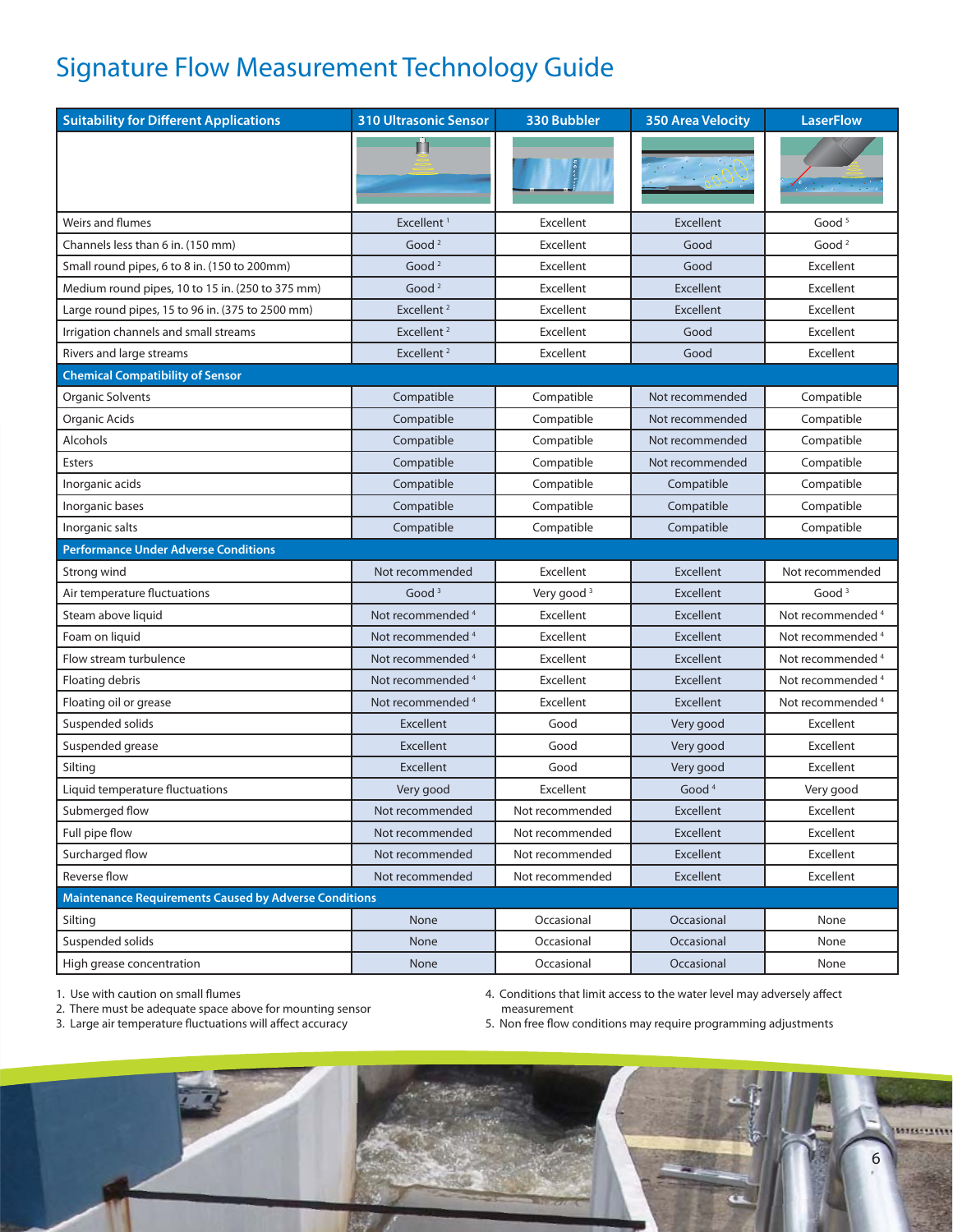

### **Inputs**

Flow monitoring combines with a variety of inputs to produce an in-depth representation of the measurement site. All input data can be recorded and used for reporting, output or control.

### **Flow Technologies**

- · Ultrasonic
- Bubbler
- Continuous wave Doppler
- Laser and Doppler

### pH

The TIENet 301 pH/temperature sensing device provides acidity/alkalinity measurements to the Signature.

### **SDI-12**

Two SDI-12 inputs accept data ranging from single-parameter sensors to multi-parameter sondes and other SDI-12 output devices.

### **Modbus Input**

The Signature accepts up to two writable modbus registers to request updated readings from other measurement devices, totaling up to 40 parameters.

### $TIEN$   $E^{\uparrow}$  Devices

- TIENet input and output device utilize a common, proprietary interface protocol.
- Low system integration cost with multiple measurement technologies, Input/Outputs, protocols and communication options.
- Configurable and upgradable without hardware or firmware changes in Signature Flow Meter.
- Quick set-up with an identifiable, unique address for each device.
- Easy trouble shooting with built in device diagnostics.

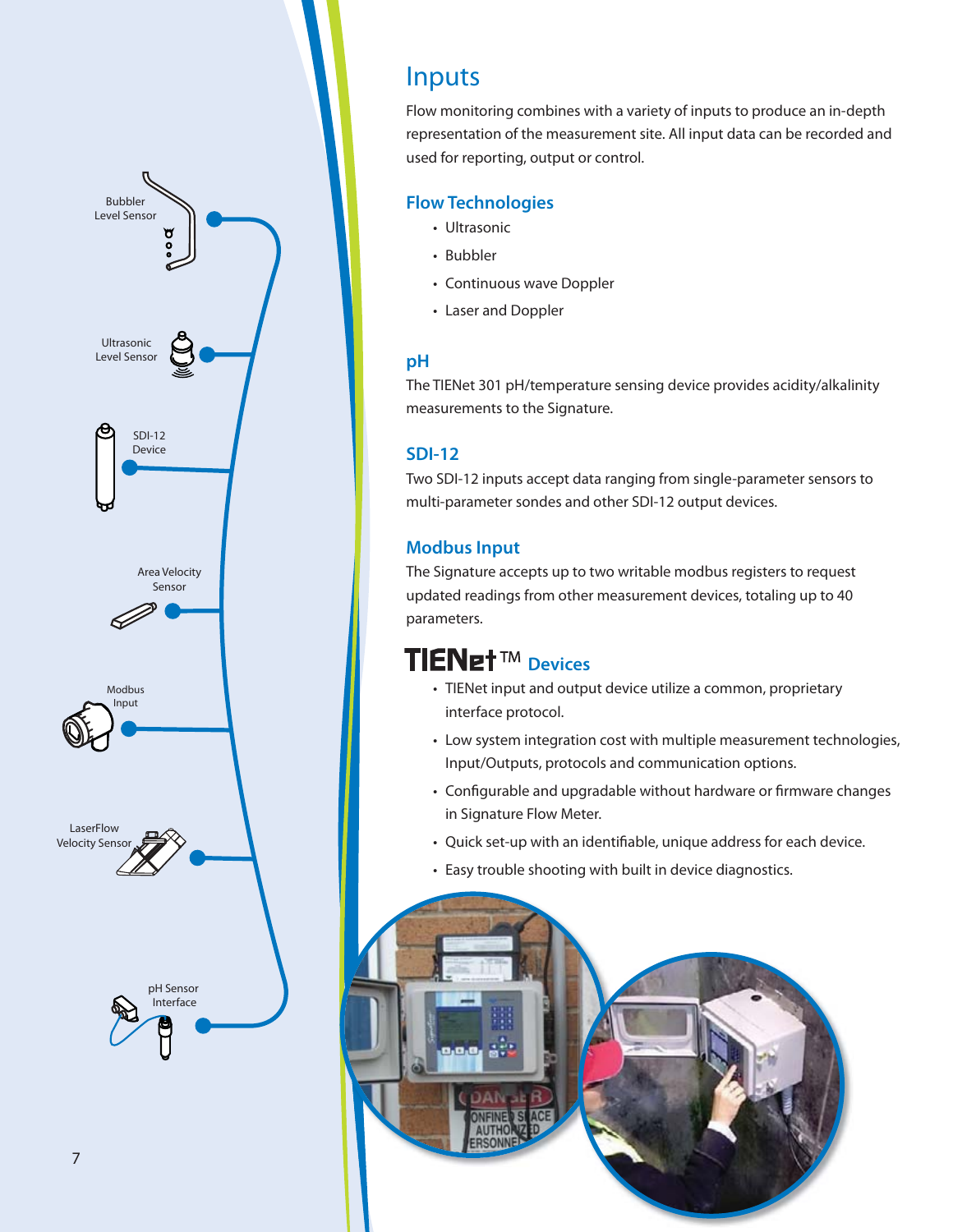### **Outputs and Communication**

The Signature can export selected data in the industry format of choice to associated equipment for remote data acquisition and/or process control. The Signature's ability to communicate over great distances using a number of protocols makes it a powerful tool for smart triggering, alarming, reporting, and data infrastructure.

### **Modbus Output**

Simplified Plant Integration - The Signature communicates with SCADA systems using RS-485 Modbus ASCII/RTU output.

### **4-20 mA Current Loop**

Optional dual Analog Output cards support up to six independent 4-20 mA current loops for external control. Additional outputs are possible with an **Expansion Box.** 

### **Sampler Interface**

The TIENet 306 Sampler Interface connects the Signature to an automatic wastewater sampler. The Signature can then enable the sampler based on user-specified conditions, (threshold, logic and equation) pace the sampling routine based on flow, and receive sample and bottle information from the Teledyne Isco sampler.

### **USB Connectivity**

USB connectivity allows easy retrieval of report files via the front panel USB port with a flash drive, or a direct Windows® PC connection. Report files may be viewed as a text file or imported into Teledyne Isco's Flowlink® software. USB connectivity can also be used to save or load program settings and update firmware

#### **Ethernet**

An Ethernet card provides remote retrieval of data and summary reports, remote programming, and alarming via SMS text messaging or email.

### **Cellular**

An internal CDMA or GSM cellular modem enables long distance, remote programming, data retrieval, and alarms. Data can be automatically sent to server at set time intervals.

### **SCADA**

The Signature provides a Modbus output for exporting site data to an external control system.

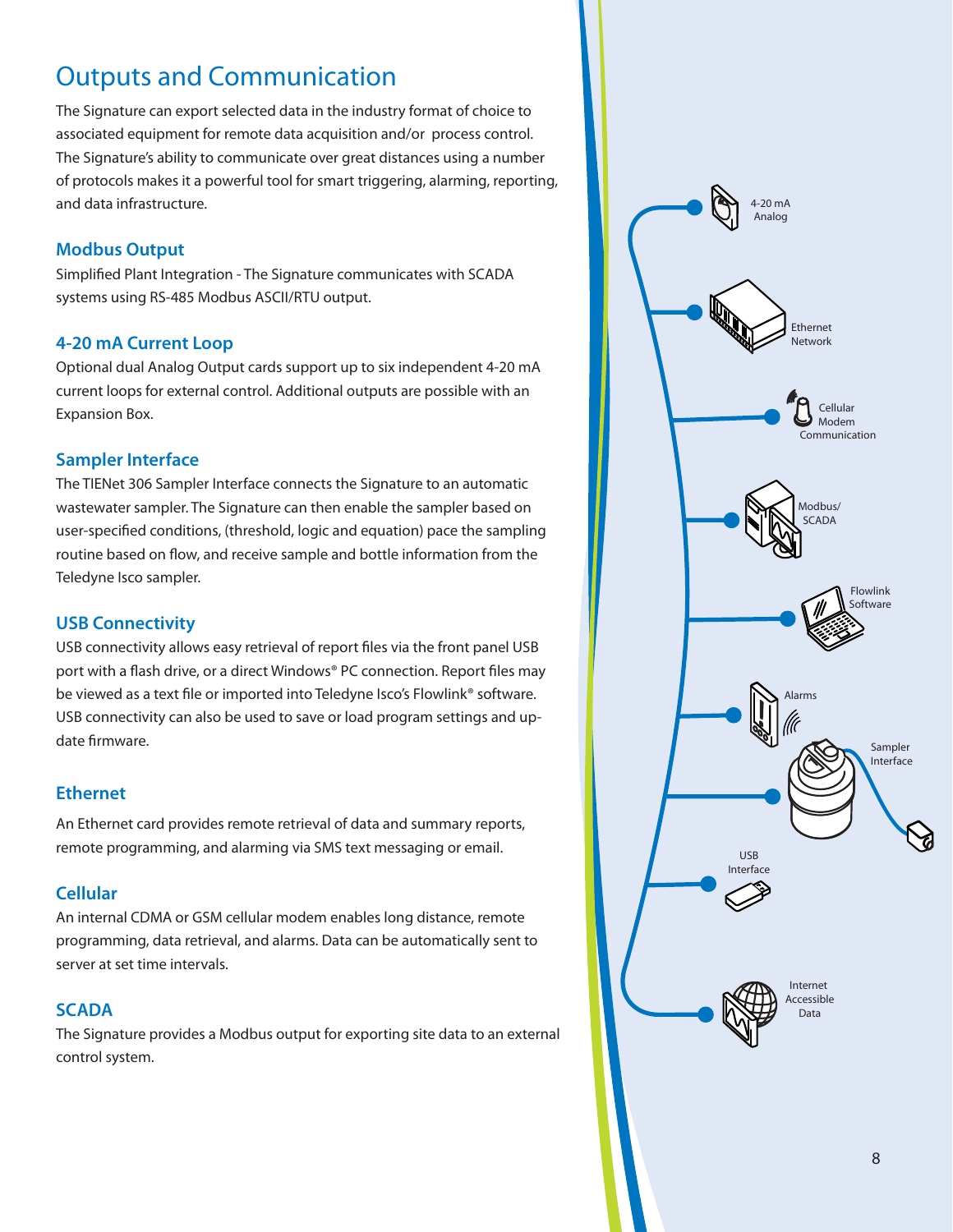

### Intelligent

The Signature responds intelligently to multiple concurrent inputs, with preprogrammed actions.

#### **Actions**

- Trigger and pace an automatic water sampler based on site conditions, with the optional TIENet 306 Sampler Interface.
- . Log or push data at more frequent intervals during critical events to capture higher-resolution data, returning to the primary rate during normal operating conditions.
- Switch from one flow measurement technology to another based on site conditions.
- Send alarm notifications via SMS text messaging or email.

Diagnostic Report

• Humidity alarms for preventive maintenance.

### Compliant

The Signature secures the integrity of your site data through verifiable reports with data authentication for regulatory agencies.

### **Reports**

**History Report** 

Digital reports are accessible through the many communication options, eliminating the expense of hard copy report storage and paper roll/ribbon servicing. Report types include:

- Summary Includes the daily minimum, maximum, and average for selected data types.
- Diagnostic Tracks all diagnostic tests and results to ensure data quality. This can be useful in analyzing site or application issues.
- Program Contains the current configuration and tracks any changes.
- History Contains all user and meter events such as data transfers, program changes, and level adjustments. This information can be used to confirm equipment operation and detect tampering.



-<br>013-10-15120:46:00<br>013-10-17T04:24:15

seture Meter Report 201110170800 - No

мы рт<br>1,19 рм 2013-10-16122:42:45<br>| 50 рм 2013-10-17102:58:00

57.2 °C 2013-10-16723:55:00

2197017 gui

2013-10-10723:54:00

00142013-00-171

iort 1 Signature Meter<br>Hvel: 2013-10-16T0830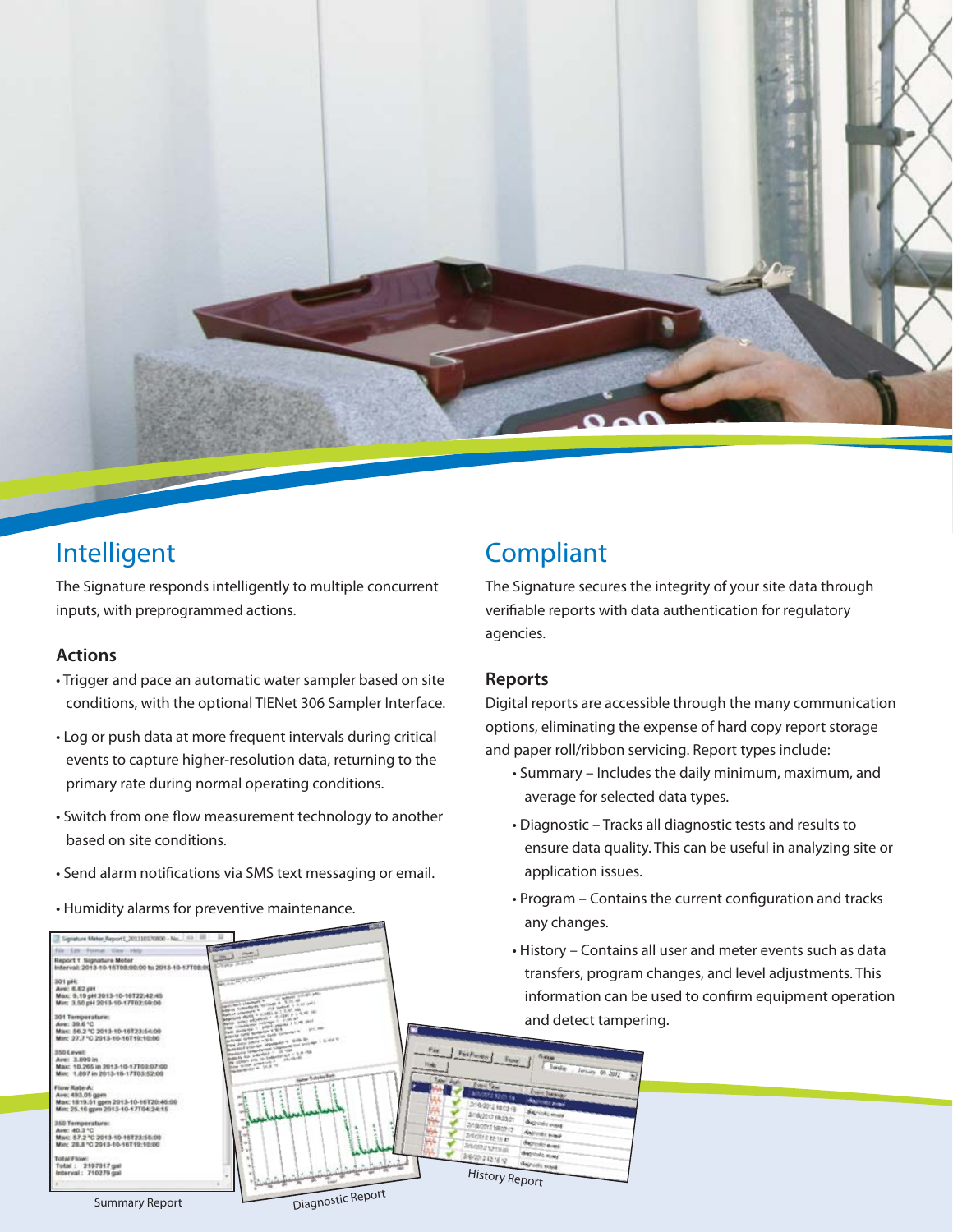

### **Original and Authentic-Verified!**

Use the free Report Verification tool installed alongside Flowlink on your computer to verify data integrity. All downloaded Signature data is accompanied by a singular key calculated with a hash-based message authentication code (HMAC). Even the slightest change to your data will result in a drastically different key.

#### **USB Connectivity**

With a USB flash drive attached, you can quickly download Diagnostic, Program, History, and Summary reports, update firmware in the Signature flow meter and connected TIENet devices, and download data files for use with Flowlink software.

In addition, the USB port provides direct serial connection with a computer running Flowlink.